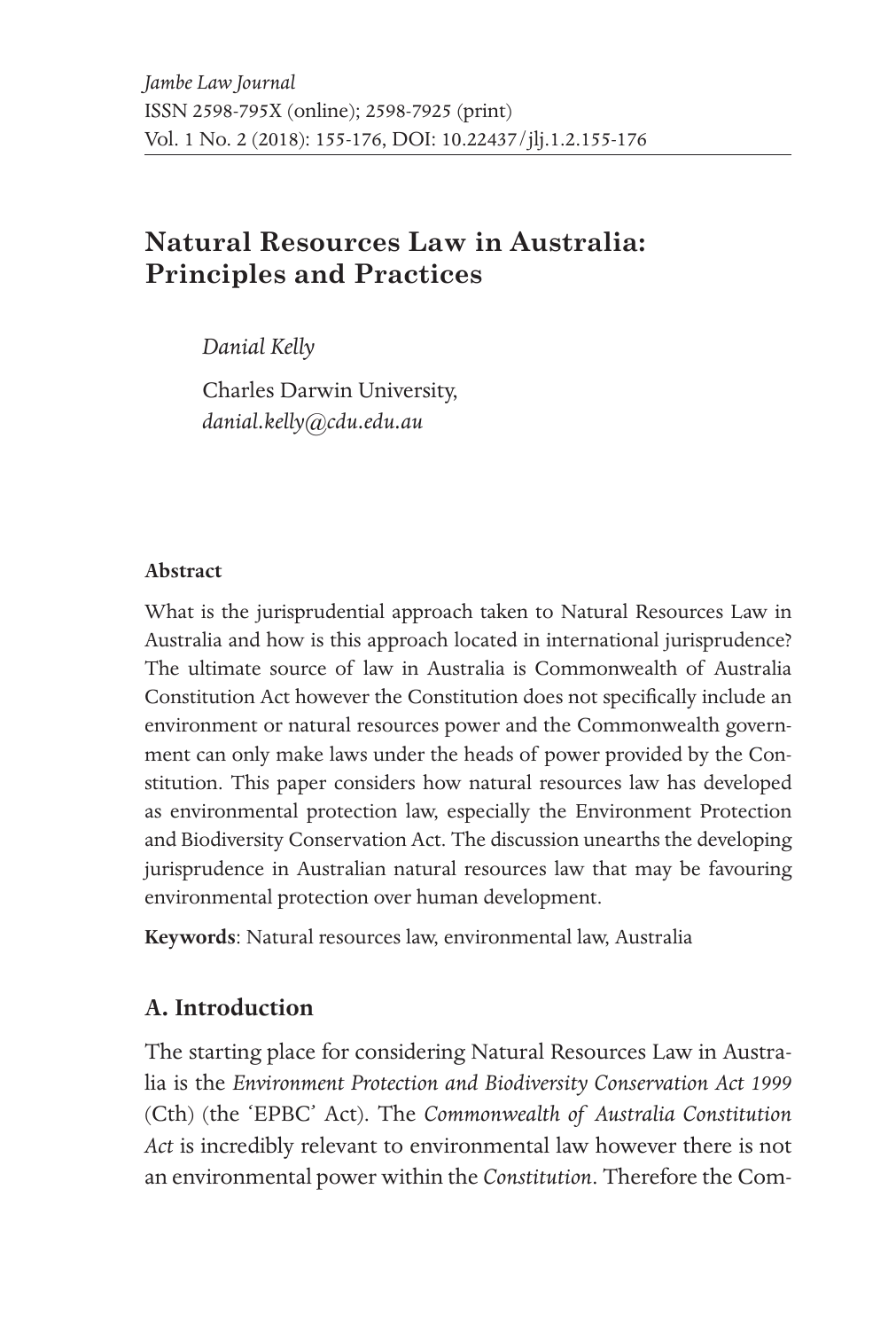monwealth government doesn't have the ability to make a valid law on the basis of the environment. Instead it needs to rely on another head of power, such as trade (s 51(i)) or external affairs (s 51(xxix)).

For the Northern Territory of Australia the *Environmental Assessment Act 2013* (NT) and the *Planning Act 2017* (NT) are both highly relevant to natural resources law.

This paper will consider principles and practices of Natural Resources Law in Australia in the international context.

This research paper is presented primarily as a research preface for Indonesian academics and lawyers at the Jambi University international seminar on 'Natural Resources Law for People's Welfare' (12-13 November 2018).

## **B. Ecologically Sustainable Development (ESD) and Normative Aspects of Sustainability**

Sustainability focuses on the capacity for humans to live within environmental constraints.<sup>1</sup> It incorporates respect for ecological limits in affirming that economic activity must proceed within the limits of ecological systems. Indeed, ecological integrity is the very core of the concept of sustainability. Sustainability thus pre-dates the latetwentieth century concept of sustainable development.<sup>2</sup> Sustainable development has emerged as the principal expression and application of sustainability. "Sustainable" development is economic development that is based on ecological sustainability.

Sustainability involves recognition of "the importance of biodiversity and ecological life support systems".3 The legal concept of sustainability begins with recognition that we are discussing ecological sustainability. This is made more explicitly clear in jurisdictions where "ecologically sustainable development" is the term of art used

<sup>1</sup> John Robinson, "Squaring the Circle? Some Thoughts on the Idea of Sustainable Development" (2004) 48 *Ecological Economics* 369, 370

<sup>2</sup> Klaus Bosselmann, 'Sustainability and the Courts: A Journey Yet to Begin?' (2010) 3 (1) *Journal of Court Innovation* 337, 338.

<sup>3</sup> Stephen Dovers & Robin Connor, 'Institutional and Policy Change for Sustainability' in Benjamin J Richardson & Stepan Wood (eds), *Environmental Law for Sustainability* (Hart, 2006) 21- 32.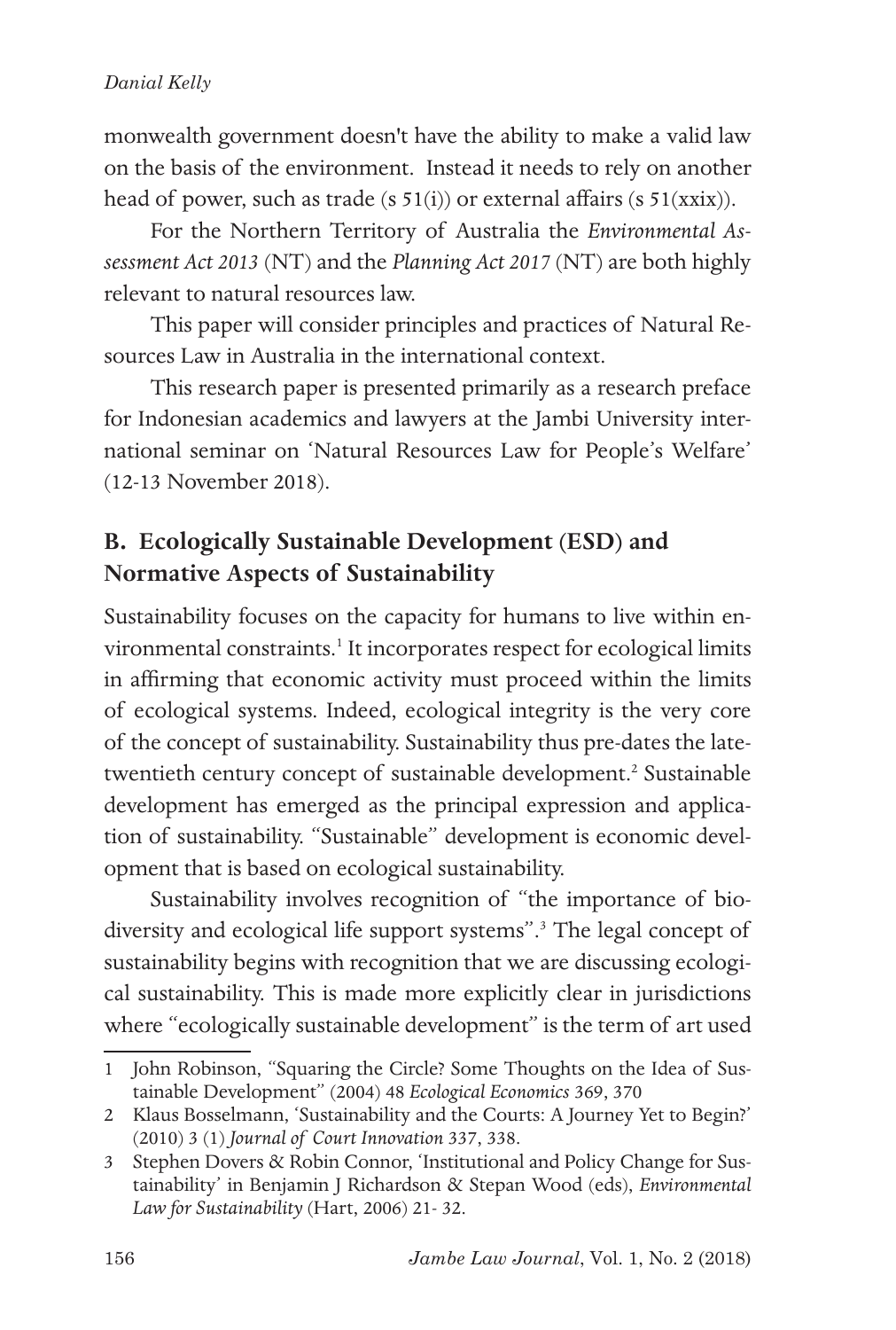in legislation, especially in Australian Statutes. For example, "ecologically sustainable development" is the preferred terminology in Australian statutes.

It may be said that ecologically sustainable development really forms the basis of environmental law in Australia. In the Australian context it is defined under the *National Environmental Strategy* (ESD) which was developed in 1992 as a response to the Earth Summit. The principles of ESD are found in the *Rio Declaration*. The *National Strategy for Ecologically Sustainable Development* defines ESD as using, conserving and enhancing the community's resources so that ecological processes in which life depends are maintained and the total quality of life now and in the future can be increased. A question that arises is 'Is ESD a legal standard that needs to be complied with?' Many courts have respected ESD as a legal principle that needs to be adhered to even though compliance can be problematic.

While ecologically sustainable development might sound like a visceral pipedream to many, the *Environment Protection and Biodiversity Conservation Act 1999 (*Cth) has been brave enough to give the expression legal definition for the purposes of the Act in Section 3A:

The following principles are principles of ecologically sustainable development:

- a) decision-making processes should effectively integrate both longterm and short-term economic, environmental, social and equitable considerations;
- b) if there are threats of serious or irreversible environmental damage, lack of full scientific certainty should not be used as a reason for postponing measures to prevent environmental degradation;
- c) the principle of inter-generational equity--that the present generation should ensure that the health, diversity and productivity of the environment is maintained or enhanced for the benefit of future generations;
- d) the conservation of biological diversity and ecological integrity should be a fundamental consideration in decision-making;
- e) improved valuation, pricing and incentive mechanisms should be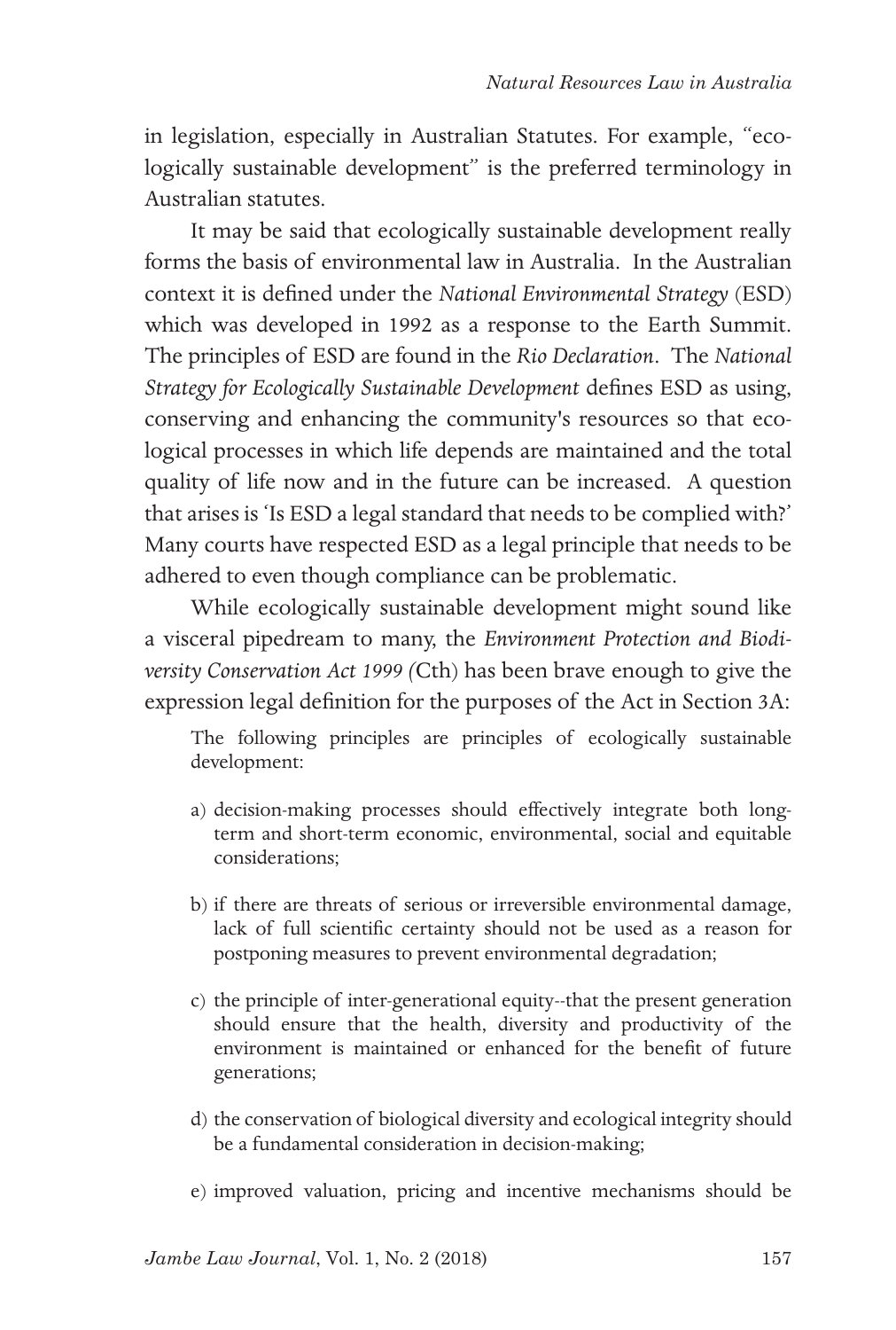promoted.

Legal definition has been accomplished but clarity not. The modality of the language used and the breadth of topics over such a short distance ensure plenty of wiggle-room.

Sustainability functions as an overarching principle that prioritizes ecological concerns. It has both procedural and substantive implications. The normative aspect of sustainability is rarely discussed absent reference to certain principles, including the principle of integration; the principle of intergenerational equity, the precautionary principle, the polluter pays principle, the principle of ecological integrity, and the principle of participation. This is not to suggest that sustainability is simply an umbrella term encompassing these other principles. Sustainability has legal meaning on its own. Vaughan Lowe suggests that a useful way to approach the relationship between sustainable development and its constituent parts is to think about sustainability as a meta-principle.<sup>4</sup> Klaus Bosselmann writes: "one premier role of the law is to promote fundamental principles, often expressed in constitutions and human rights catalogues, and ensure that the legal process is reflective of them.

If sustainability is perceived as one of such fundamental principles, the legal process will have to be reflective of it. If, by contrast, the principle of sustainability is perceived as just one of any array of environmental principles, it will compete with these and almost certainly vanish in the politics of governments still fixated on economic growth and international competition."5 For lawyers, a key question is the legal status of these principles, many of which derive from international law.

A disciplined approach to using these principles acknowledges that their legal status differs. One example is the precautionary principle, which in some legal systems is a principle of law, and in other systems is an approach that guides decision-making. In European

<sup>4</sup> Vaughan Lowe, "Sustainable Development and Unsustainable Arguments" in Boyle & Freestone (eds), *International Law and Sustainable Development* ( Oxford University Press, 1999) 19- 31.

<sup>5</sup> Bosselmann, above n 1, 346.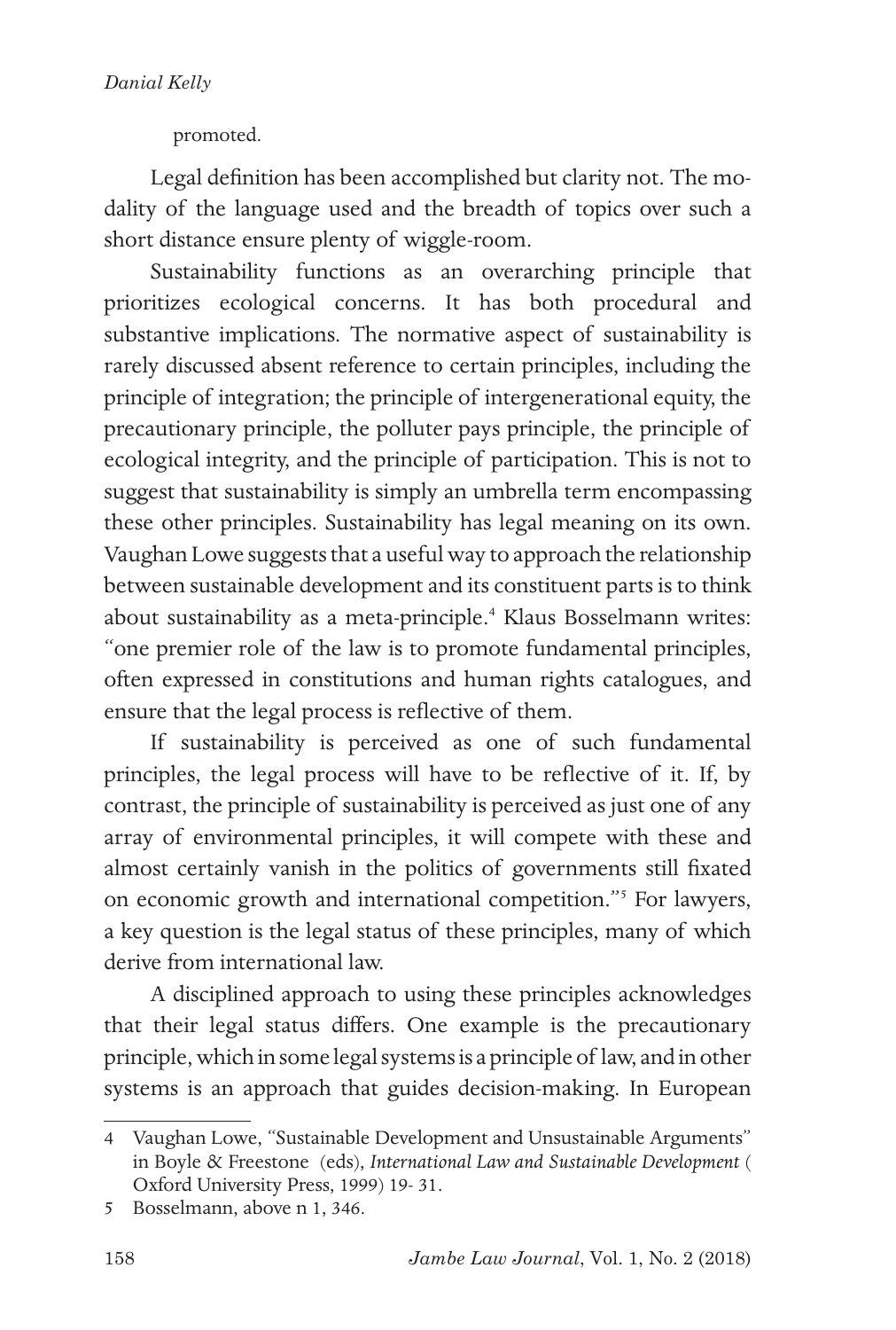Union law, the precautionary principle has achieved constitutional recognition in the Maastricht Treaty.<sup>6</sup> What follows is a description and some illustrations of these principles.

### **C. The Precautionary Principle**

The precautionary principle means that, "[w]here there are threats of serious or irreversible damage, lack of full scientific certainty should not be used as a reason for postponing measures to prevent environmental degradation".<sup>7</sup> This principle asserts that in cases dealing with environmental harm, it is not necessary to await full proof or certainty of that harm. The principle has been widely accepted in many countries, including Australia.

The precautionary principle is probably one of the most important natural resources law concepts. Essentially, the precautionary principle considers that in order to protect the environment a precautionary approach shall be widely applied by the states according to their capabilities. Threats of serious or irreversible damage must be avoided. A lack of full scientific certainty shall not be used as a reason for postponing cost-effective measures to prevent environmental degradation. The precautionary principle has been used as a reason to not approve certain activities which the impacts are not fully known. In order to illustrate the natural resources law precautionary principle in the Australian context, the major case of *Walker v the Minister for Planning & Ors [2007] NSWLEC 741* will be considered.

The setting for *Walker v Minister for Planning* is an area of very low lying land between a large mountain and the sea. The distance between the top of the mountain and the sea is about two kilometers which makes it an incredibly steep and spectacular area of land. This case was brought by Mrs Walker, an environment activist, against

<sup>6</sup> Treaty on European Union, 7 February 1992, 1757 UNTS 3, art 174, 31 ILM 247 (entered into force November 1993).

<sup>7</sup> *Canada Ltée (Spraytech Soceiété d'arrosage) v Spraytech (Town)*, 2001 SCC 40, [2001] 2 SCR 241 at para 31 citing Bergen Ministerial Declaration on Sustainable Development, GA Res 44/228, UN GAOR, 1990, UN Doc A/ CONF 151/PC/10.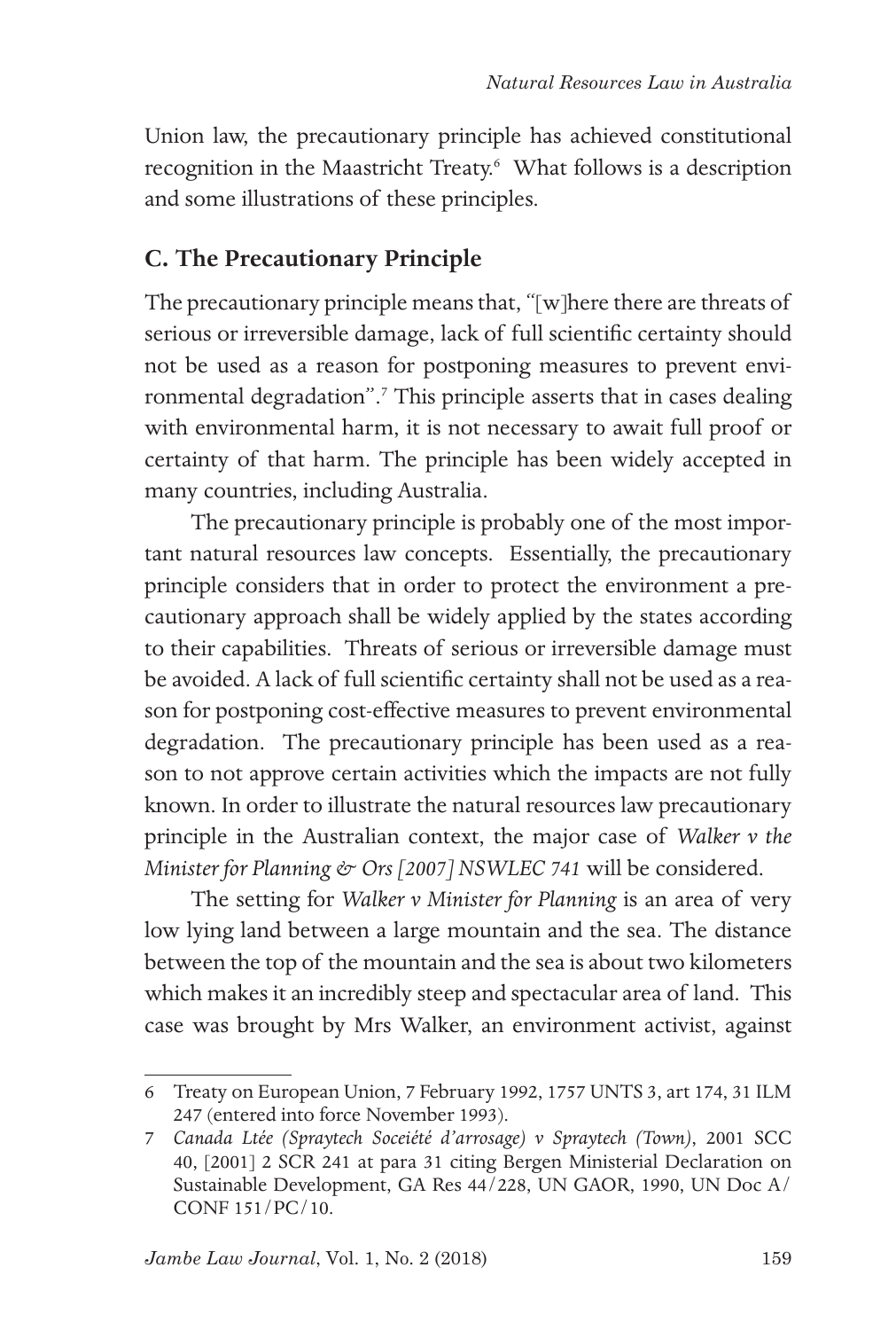an application for a subdivision in this flood mitigation area which is prone to coastal surges. In a large storm event the area is completely inundated and the argument that was presented in court was that the minister didn't make the decision properly according to law. There was a judicial review to the effect that the decision was invalid because he failed to consider the principles of ecologically sustainable development of which the precautionary principle is directly related. The judge in the Land and Environment Court, Judge Biscoe, found that the decision was invalid because the minister had made a mistake and the minister then appealed the decision up to the Court of Appeal. Eventually the case was decided on a different matter and the subdivision did go ahead. But the case remains important as far as it provides some case law about how important ecological sustainable development is and what the precautionary principle means in law. The upshot is that the minister, when making a relevant decision, needs to consider the public interest under various pieces of environmental assessment legislation and they need to consider ESD and the precautionary principle.

## **D. Intergenerational Equity**

The theory of intergenerational equity forces today's decision-makers to explicitly consider future generations. Central to the theory is the requirement that each generation use and develop its natural and cultural heritage in such a way that it can be passed onto future generations in no poorer condition than it was received. <sup>8</sup> The principle of intergenerational equity is central to the Brundtland Report definition of sustainable development: "development that meets the needs of the present without compromising the ability of future generations to meet their own needs".<sup>9</sup> This principle highlights the long-term timeframe inherent in sustainability decision-making. Intergenerational equity is operationalized in Australian legislation

<sup>8</sup> See Edith Brown-Weiss, *In Fairness to Future Generations* (Transnational Publishers, 1989).

<sup>9</sup> World Commission on Environment and Development, *Our Common Future* (Oxford University Press, 1997).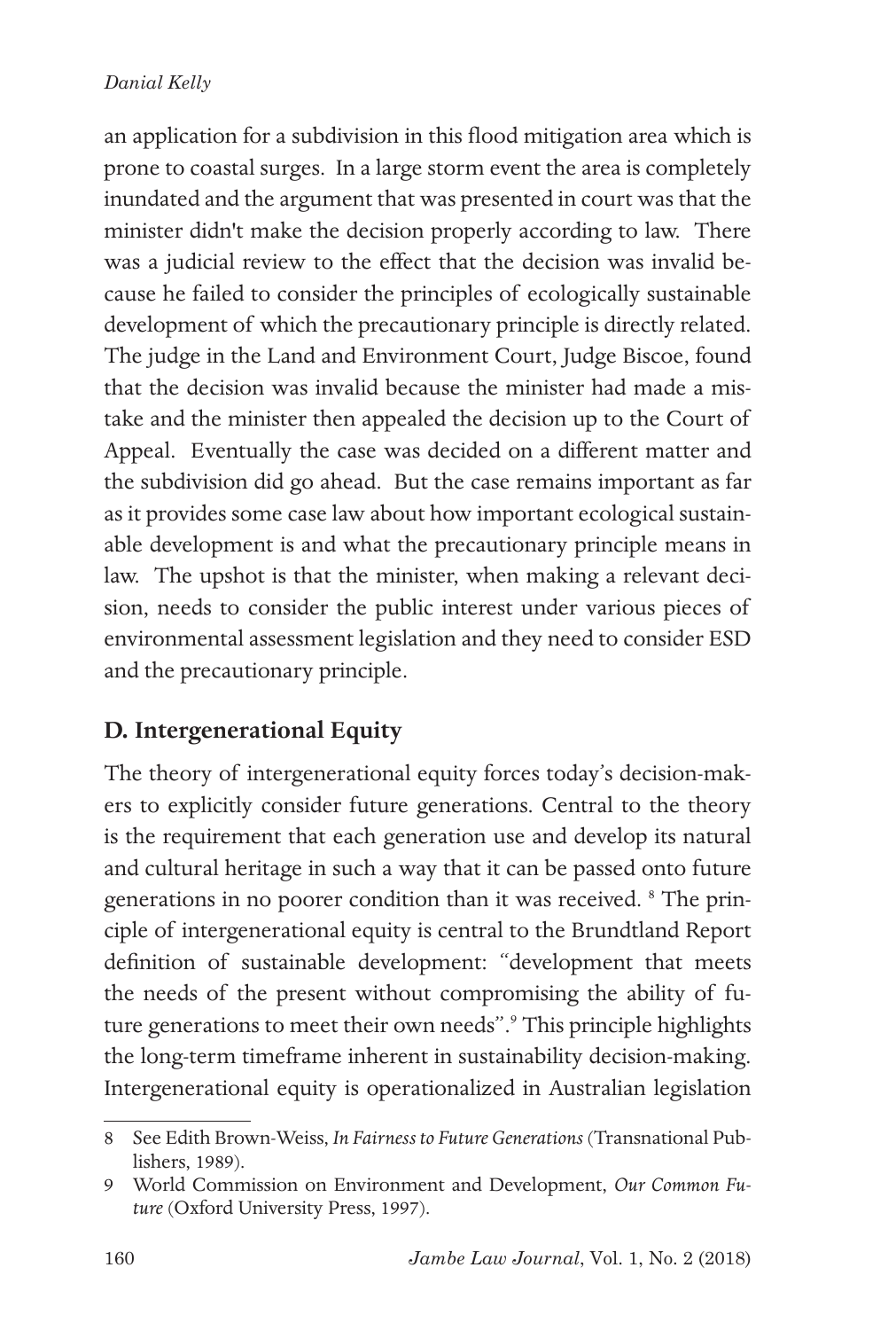through, for example, commitments to keep protected areas intact for future generations and requirements to sustain renewable natural resources.

## **E. Conservation of Biological Diversity and Ecological Integrity**

While the principles of conservation of biological diversity and ecological integrity are principles of sustainable development in their own right, the operation of other elements of sustainability, such as the precautionary principle and intergenerational equity, also serve to advance these principles.10 Biological diversity describes genetic diversity, species diversity, and ecosystem diversity.<sup>11</sup> Ecological integrity is described as "the conservation of the earth's life-support systems". It signals the need to maintain ecosystem health and ecosystem services.

### **F. Environment-Economy Integration**

The concept of integrating environmental considerations into economic planning is pivotal to sustainable development. One commentator goes so far as to suggest that this principle of integrated decision-making is what holds the other principles together.<sup>12</sup> The formal application of the principle of integration requires, at the very least, the collection of appropriate environmental information and the performance of appropriate environmental impact assessment.13 Integration takes seriously the need to "green" the economy

<sup>10</sup> Hon Justice Brian J Preston, "Judicial Implementation of the Principles of Ecologically Sustainable Development in Australia and Asia" (Paper delivered at the Law Society of New South Wales Regional Presidents Meeting, Sydney, 21 July 2006), 28.

<sup>11</sup> The components of biological diversity are discussed in John Moffet & Francois Bregha, 'The Role of Law in the Promotion of Sustainable Developmen' (1996) 6 *J Envtl L & Prac* 1, 5.

<sup>12</sup> John Dernbach, 'Achieving Sustainable Development: The Centrality and Multiple Facets of Integrated Decision-making' (2003) *10 Ind J Global Legal Studies* 24, 248.

<sup>13</sup> Philippe Sands, "International Law in the Field of Sustainable Development: Emerging Legal Principles" in Winfried Lang, ed, *Sustainable Devel-*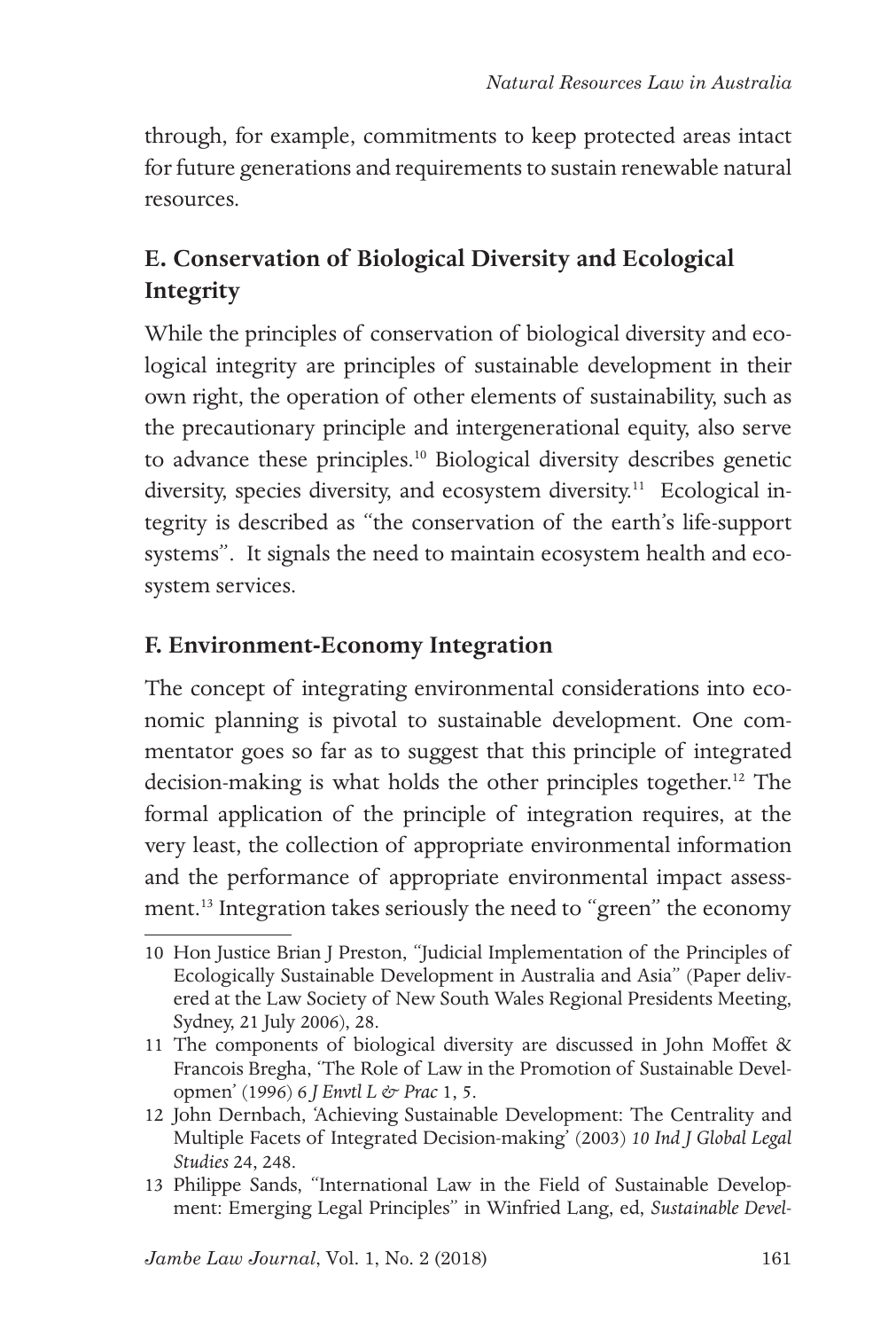and extends far beyond traditional environmental or resource management legislation.

### **G. Internalization of Environmental Costs**

Internalization of environmental costs requires accounting for both the short and long-term external environmental impacts of development.14 One aspect of the internalization of environmental costs, the polluter pays principle, has been described by the Supreme Court of Canada as "firmly entrenched in environmental law in Canada".15 However, the principle of internalization of environmental costs extends beyond the polluter pays principle to require pricing that reflects full life cycle costs of producing and disposing of goods, also known as the "user pays" principle.

## **H. Participation**

Participation is particularly critical to implementing sustainability. Sustainability depends, to a considerable degree, on the way that environmental, social and economic considerations are integrated in decision-making. Participatory rights have been articulated as including the opportunity to participate in decision-making processes, access to information and access to justice.16

These principles do not exist in isolation from one another. Indeed, courts have advanced the legal concept of sustainability by recognizing the interaction of these principles. One example of this emerges from the Land and Environment Court in New South Wales. In *Gray v. The Minister for Planning*, 17 Justice Pain interpreted the legal

*opment and International Law* (London: Graham & Trotman, 1995) 53 at 61 14 Preston, above n 11, 30.

<sup>15</sup> Imperial Oil Ltd v Quebec (Minister of the Environment), 2003 SCC 58 at para 23, [2003] 2 SCR 624.

<sup>16</sup> These three pillars of participation have emerged from the Aarhus Convention, signed in 1998. Convention on Access to Information, Public Participation in Decision-making and Access to Justice in Environmental Matters, 25 June 1998, 2161 UNTS 450, 38 ILM 517.

<sup>17</sup> Rose, Anna, 'Gray v Minister for Planning: Rising Tide of Climate Change Litigation in Australia' (2007) 29(4) *Sydney Law Review* 725; Gray v The Min-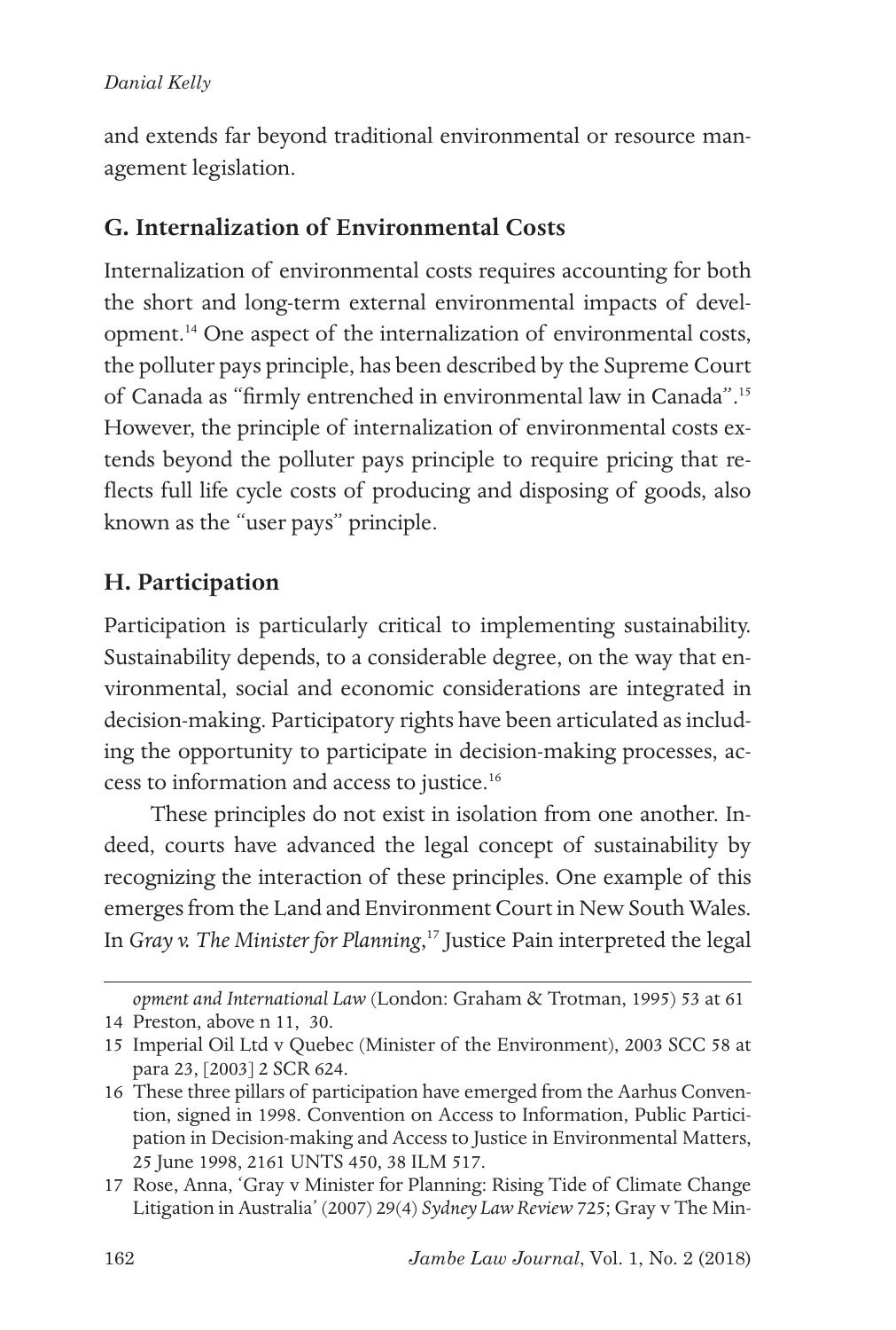concept of sustainability, through the precautionary principle and the principle of inter-generational equity, as requiring the provision of certain types of information in the environmental impact assessment process. She held that in order to account for intergenerational equity, as the statute required, an "assessment of cumulative impacts of proposed activities on the environment"18 had to be included.

# **I. The International Relevance of the Concept of Sustainability**

International law is relevant in interpreting Australian statutory approaches to sustainability for a number of reasons: first, because of the presumption of conformity with international law, a rule of legal interpretation that mandates that Australian law be read consistently with international law wherever possible;<sup>19</sup> and second, through the incorporation of customary international law and the implementation of treaties.20 The legal concept of sustainability is grounded in the historical development of international law and continues to operate in an international normative context. More pragmatically, it is also instructive to look to the practice of international courts and tribunals to understand how to operationalize the legal concept of sustainability. Two such examples will be shown below, one from the International Court of Justice and one from the Appellate Body of the World Trade Organization.

# **J. The Gabčíkovo–Nagymaros Dam Case (Hungary/ Slovakia)**

In the Gabčíkovo–Nagymaros Dam Case, the concept of sustainability is evoked by Judge Weeramantry of the International Court of Justice absent a specific treaty provision on sustainability or even

ister for Planning, [2006] NSWLEC 720.

<sup>18</sup> *Ibid* 122.

<sup>19</sup> *R v Hape*, 2007 SCC 26 , at para53.

<sup>20</sup> For a fuller discussion of the reception of international environmental law in Canada, see Natasha Affolder, 'Domesticating the Exotic Species: International Biodiversity Law in Canada' (2006) 51 *McGill LJ* 217.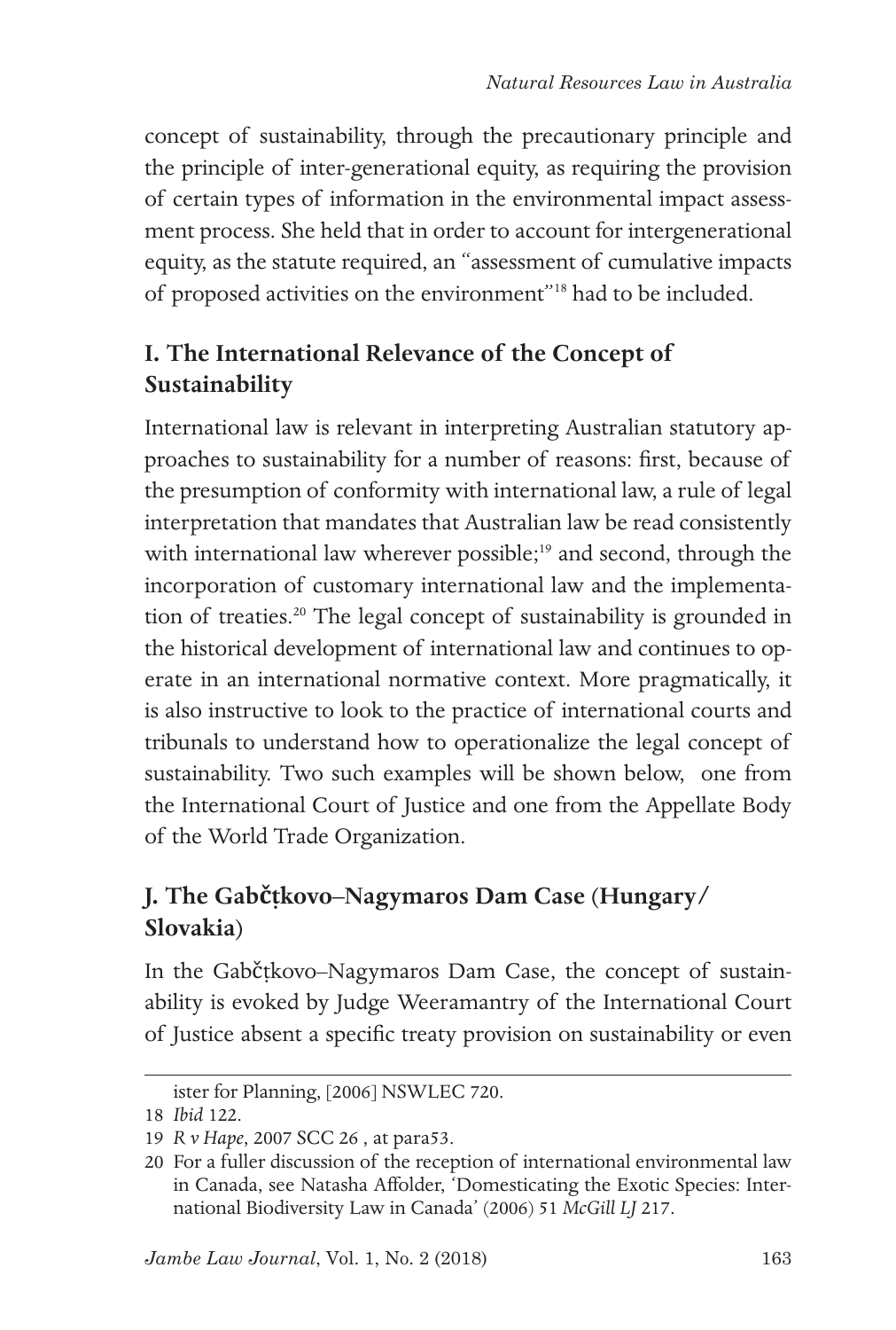arguments on sustainability by counsel. Judge Weeramantry drew upon the legal concept of sustainable development as an element of legal reasoning at the discretion of the court. This use is consistent with the status of sustainability as a fundamental legal principle. Judge Weeramantry explains how sustainability forces us to depart from traditional approaches to decision-making: "Throughout the ages, mankind has, for economic and other reasons, constantly interfered with nature. In the past, this was often done without consideration of the effects upon the environment. Owing to new scientific insights and to a growing awareness of the risks for mankind — for present and future generations — of pursuit of such interventions at an unconsidered and unabated pace, new norms and standards have been developed, set forth in a great number of instruments, during the last two decades. Such new norms have to be taken into consideration, and such new standards given proper weight, not only when States contemplate new activities but also when continuing with activities begun in the past. This need to reconcile economic development with protection of the environment is aptly expressed in the concept of sustainable development. For the purposes of the present case, this means that the Parties together should look afresh at the effects on the environment of the operation of the Gabčíkovo power plant."21 Judge Weeramantry asserts that sustainable development demands "looking afresh" at environmental impacts that may have been acceptable in the past.

## **K. Shrimp-Turtle I**

This need to force decision making practices to catch up with the demands of sustainable development and the prioritization of ecological integrity is a theme that is affirmed by the Appellate Body of the WTO in its Shrimp-Turtle I decision. Shrimp-Turtle I The wording of the Preamble of the Marrakesh Agreement Establishing the World Trade Organization ("WTO Agreement") provides that WTO

<sup>21</sup> Case Concerning the Gabcikovo-Nagymaros Project (Hungary v Slovkakia), [1997] ICJ Rep 7 at para 140.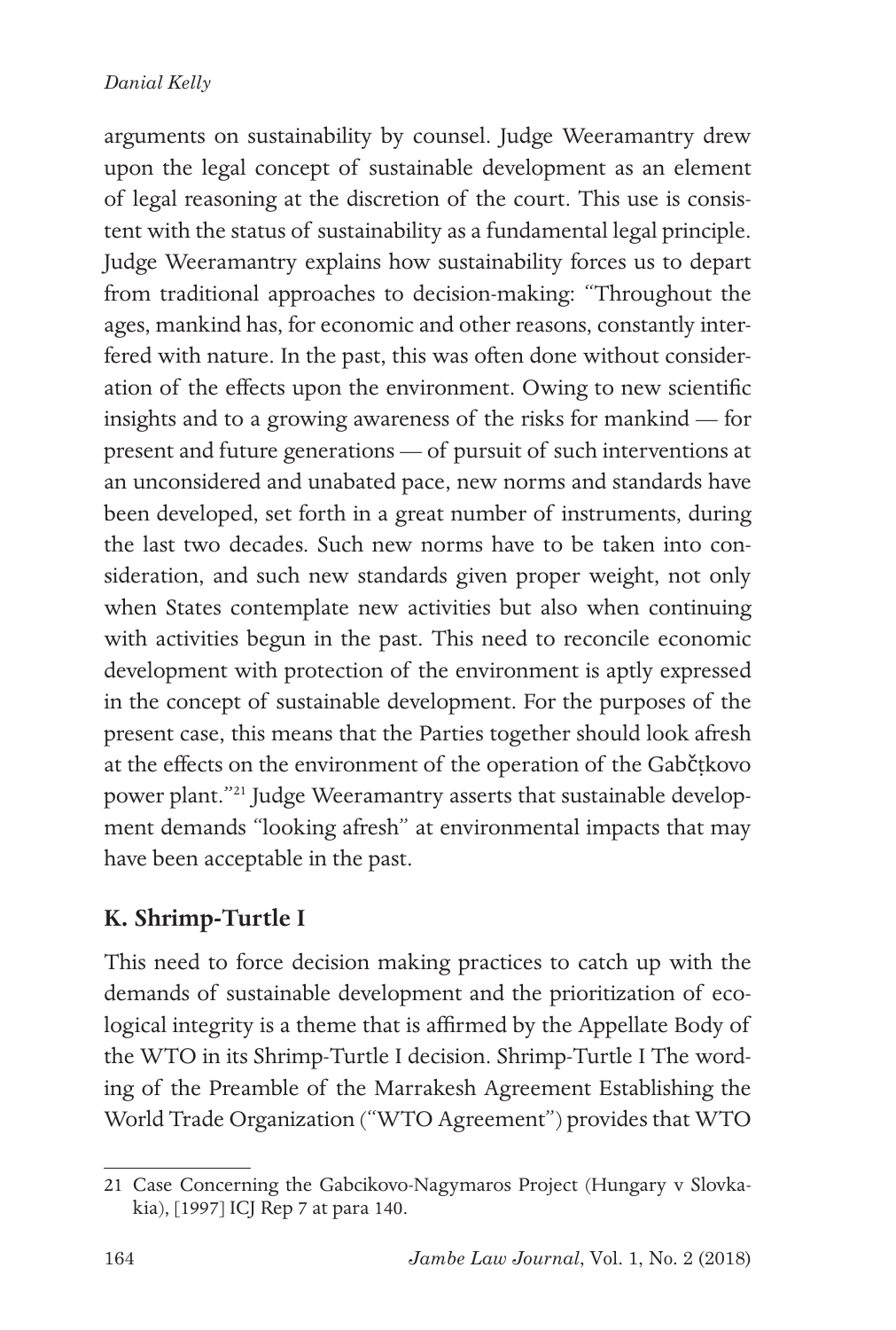Members' relations in the field of trade and economic endeavors should be conducted in a way that "[allows] for the optimal use of the world's resources in accordance with the objective of sustainable development, seeking both to protect and preserve the environment and to enhance the means for doing so in a manner consistent with their respective needs and concerns at difference levels of economic development".<sup>22</sup>

In the 1998 Shrimp-Turtle I dispute, the Appellate Body of the WTO was tasked with interpreting the meaning of "exhaustible natural resources" in Article XX (g) of GATT. The provision had been written 50 years earlier. The Appellate Body held that these words "must be read by a treaty interpreter in the light of contemporary concerns of the community of nations about the protection and conservation of the environment". 23 It relied upon the preambular reference to sustainable development in the 1995 WTO Agreement quoted above in its decision: "As [the preambular reference to sustainable development] reflects the intentions of negotiators of the WTO Agreement, we believe it must add colour, texture, and shading to our interpretation of the agreements".<sup>24</sup> Such a reading led to the interpretation that the protection of sea turtles fell within the meaning of exhaustible natural resources. These two examples illustrate that the task of clearly articulating the legal concept of sustainability remains a work in progress. It is a task being taken up by judges and court practitioners around the world.<sup>25</sup> The legal concept of sustain-

<sup>22</sup> Marrakesh Agreement Establishing the World Trade Organization, 15 April 1994, 1867 UNTS 154, 33 ILM 1144, at preamble.

<sup>23</sup> WTO, Appellate Body, United States — Import Prohibition of Certain Shrimp and Shrimp Products, WTO Doc WT/DS58/AB/R (1999) at para 129, online: WTO <http://docsonline.wto.org>.

<sup>24</sup> *Ibid* 153

<sup>25</sup> In 2002 senior judges and chief justices from around the world signed the Johannesburg Principles on the Role of Law and Sustainable Development, affirming principles that should guide the judiciary. Johannesburg Principles on the Role of Law and Sustainable Development : 'Statement adopted at the Global Judges Symposium on Sustainable Development and the Role of Law, Johannesburg, South Africa, 18-20 August 2002' (2003) 15 *J Envtl L* 107.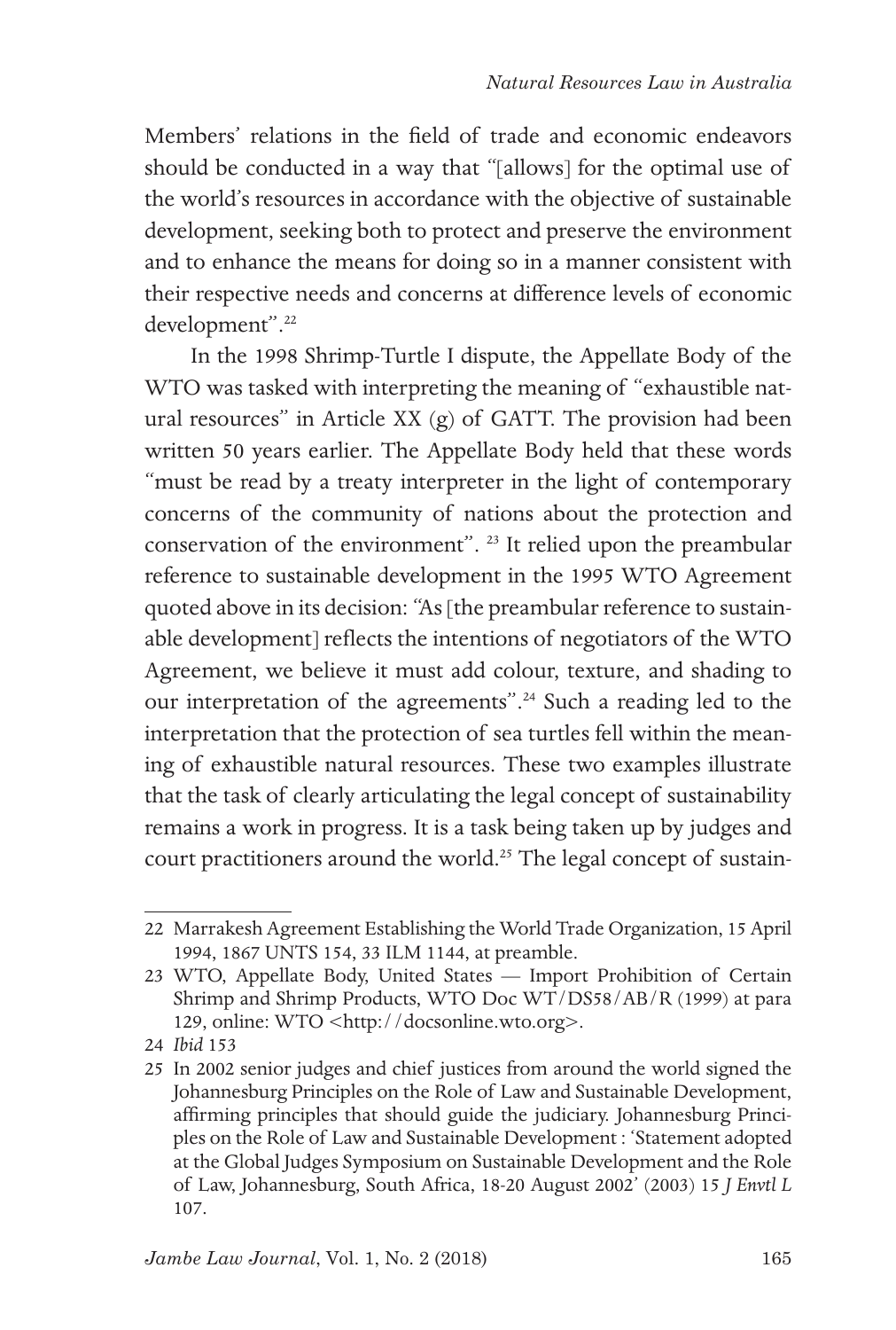ability is an evolving concept, but one which, at its core, affirms that economic activity happens within ecological limits.

### **L. Environmental Impact Assessments**

Environmental impact assessments are tools that were set out in the *Rio Declaration* for protecting the environment and achieving sustainable development. Environmental impact assessment forms the basis of many statutory processes around Australia. Within the Northern Territory significant effect on the environment is one of the tests or standards of determining whether or not environmental impact assessment is required for a project or if an environmental assessment is required at all or if it simply can go ahead with no environmental assessment. The legislative basis for this is the *Environmental Assessment Act 2013* (NT). Within the environmental impact assessment process there are terms of reference that the development proponent needs to meet and they meet those terms of reference and request for information by providing expert reports that are produced by scientific consultants such as an environmental consultant, an engineer, or, in some cases, an ecologist.

The information is provided to the assessment body. Once it's reviewed further information requests can be made to clarify points within those reports essentially to determine what the impact on the environment will be from either a specific aspect of the development or the whole development. A good example that you can look at is the McArthur River Mine stage three assessment which is available online. The scientific consultants who have contributed to that environmental impact statement includes engineers, hydrologists, ecologists, earth scientists, botanists, and anthropologists.

## **M. Pollution and Waste**

Another particularly important area of environmental law and some of the concepts that you'll see throughout legislation is the pollution and waste idea. Pollution and waste of course is really topical within the media. Within the concept of ESD there is something called the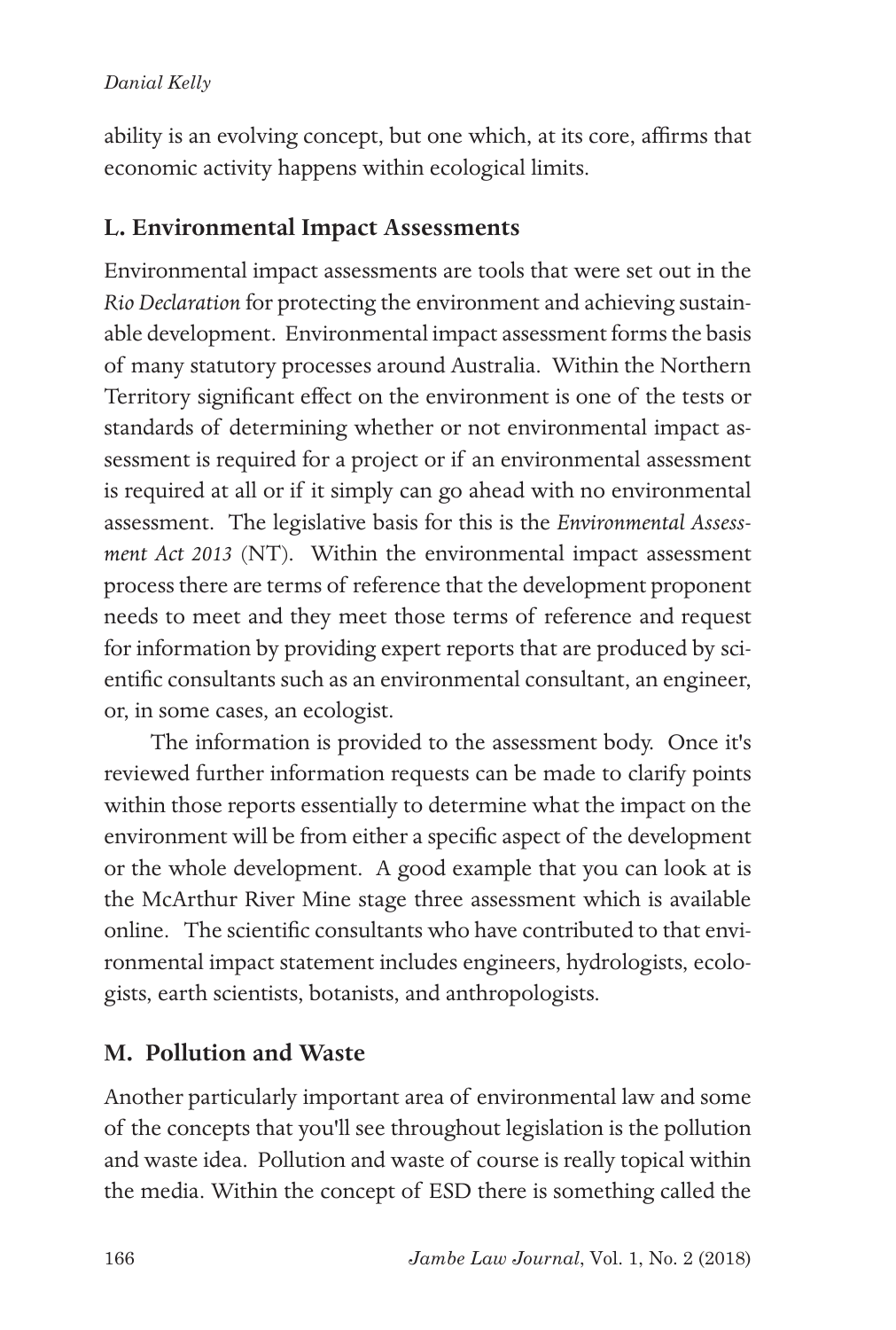'polluter pays' principle which is principle 19 of the *Rio Declaration* and also principle 13 that requires liability and compensation for victims of pollution and environmental damages as well as liability and compensation for those who pollute. As a result of the polluter pays and pollution and waste law in Australia there has developed an idea that if you are emitting a certain type of substance that you then need to pay for it in another way. It may be a social project that the business puts money into or the trading of carbon points and other types of pollution trading schemes. As a matter of policy and business practice this concept is also catching on in Indonesia.

Consequently, from pollution and waste we see commercialization endeavors. Are these laws only trying to prevent environmental degradation and protect human interest or is it actually there trying to protect the environment for its own purpose? Pollution law was first developed in the UK with respect to sewerage; open sewers in the street were covered and piped to reduce outbreaks of certain diseases. These days we have transboundary pollution cases between states for international parties. *The Rio Declaration* also deals with transboundary impacts. Within European landlocked and close neighbouring countries there's a lot of treaty law and a lot of domestic laws that deal with transboundary type pollution. Within the Australian context we're in a very different situation in that the pollution actually needs to go a fair distance before impacting one of our neighbours.

## **N. Environmental Ethics and Standing**

There are three different ways of thinking about the environment. The first is anthropocentric and as you can probably guess from that word anthropocentric you put humans at the centre of the argument. The environment is there to serve us so why would we protect it? If there is to be protection then that protection must be to serve human purposes. Another approach is to take a biocentric view where one looks more to other life forms who may be considered to have some sort of standing and humans have some form of obligation to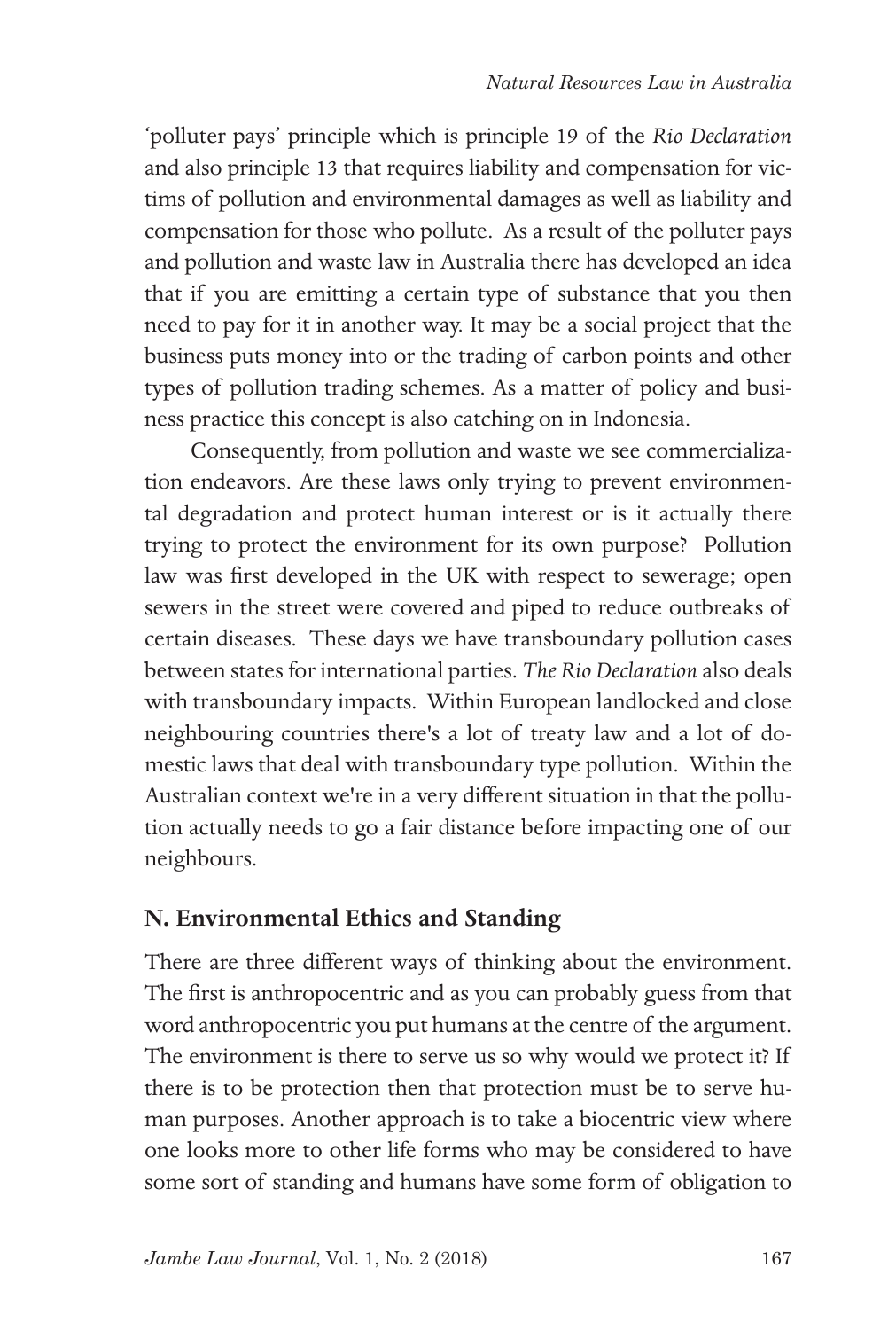them. Probably the 'greenest' standpoint is the ecocentric and that is the intrinsic value and moral standing of the ecology expressed in 'rights of nature' type movements which are quite active within the Australian context.

A survey or relevant law reveals the jurisprudential approach that has developed in Australia. The *Australian Conservation Foundation v The Commonwealth 1980 (Cth)* 146 CLR 493 case is a High Court decision which sets out the main test for standing.

The facts of that case were that the *Australian Conservation Foundation* sued the *Commonwealth* and some of its Ministers concerning a proposal by a company to develop land to build a tourist resort in Queensland. Approvals for the development had been given under the *Environment Protection (Impact of Proposals) Act 1974* (Cth) and other relevant instruments. The Australian Conservation Foundation alleged that the decision to approve the development was made without adequately taking into account the applicable environmental impact statement. The Australian Conservation Foundation asserted the right to sue because, inter alia, of its well-known interest and high public profile in the preservation and conservation of the natural environment. The defendants applied for orders to dismiss the action on the ground that the Australian Conservation Foundation had no standing to bring the action.

The High Court held that an ordinary member of the public who had no special interest in upholding a law had no standing to prevent the violation of a public right unless there was a statutory provision that permitted them to do so and that the *Australian Conservation Foundation* had no special interest in the matter at hand. At the time the *Australian Conservation Foundation* was till a relatively new organisation.

The High Court held that "special interest" does not mean a mere intellectual or emotional interest and a belief, however strongly felt, that the law should be observed or that conduct of a particular kind should be prevented does not suffice to give its possessor standing. Rather, to enjoy standing, a plaintiff will show actual or apprehended injury or damage to his property or economic interests (see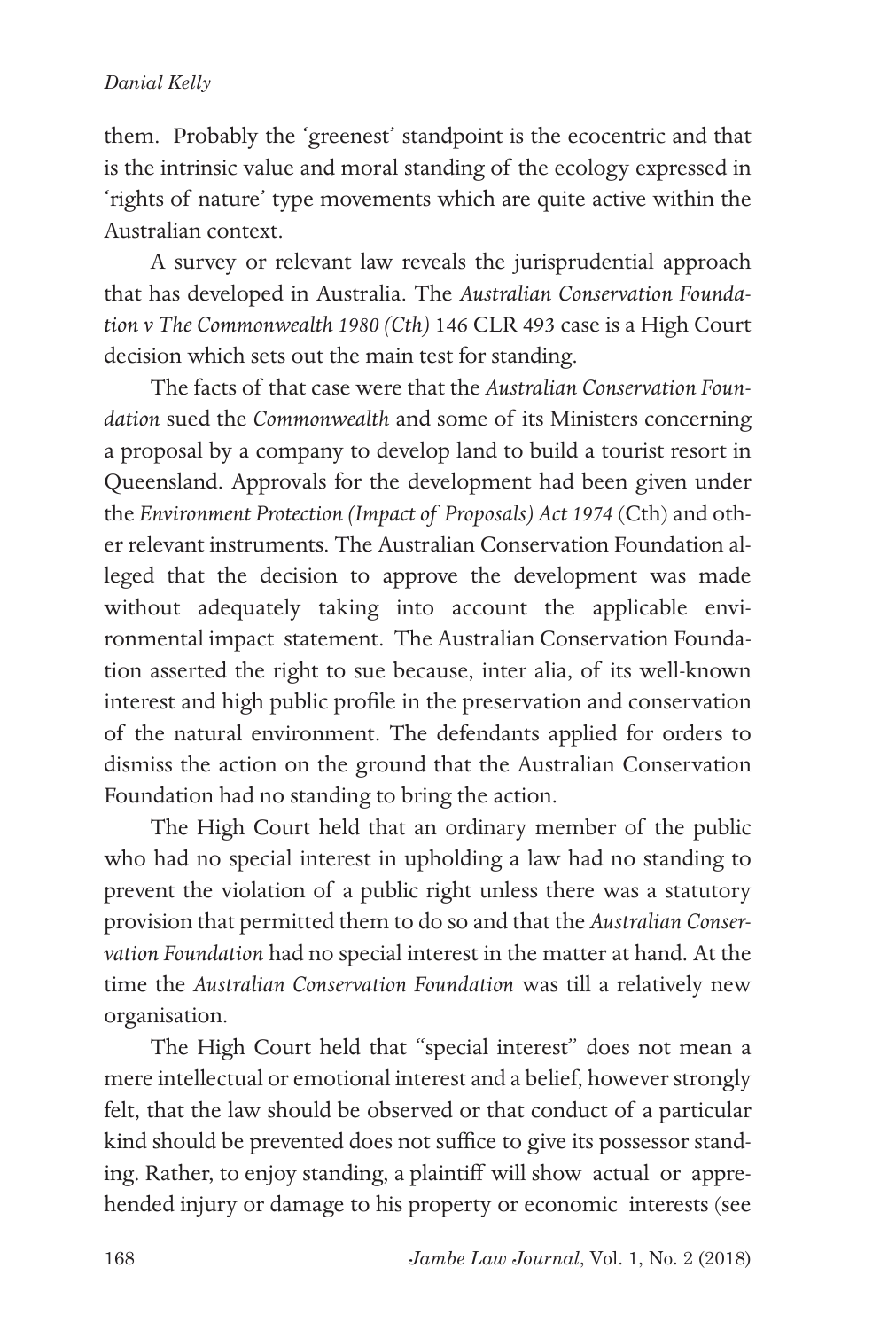N*ew South Wales Fish Authority v Phillips (1970)* 1 NSWLR 725) or possibly their social or political interests.

However, in the case of *North Coast Environment Council and Minister for Resources (1994)* 127 ALR 617 Justice Sackville found that the Environment Council had standing as a person aggrieved because it was a peak environmental organisation in the area. It was recognised by the State and Commonwealth Government as a significant and responsible environmental organisation that had a history of coordinating projects and conferences in the area and making a submission for the government concerning environmental management and that gave it a special interest.

With the advent of s 487 of the *Environment Protection and Biodiversity Conservation Act 1999 (Cth)* the potential pool of parties who may have standing for the purpose of judicial review under the Act have been significantly widened.

### **O. The EPBC Act process**

The EPBC Act is restricted in its application such that it can only deal with these matters which are of national environmental significance. These matters are generally reflective of international obligation or they're matters that have been deemed so important that they deserve a federal level of oversight. Everything else is dealt with by state and territory legislation.

How is the Act triggered? Essentially the trigger is a 'controlled action' and the definition of a 'controlled action' is one that is likely to have a significant impact on one of those matters of national environmental significance. Controlled actions can be many and varied different types of development. It might be a large mine that's definitely going to have an impact on migratory species and be right next door to a *Ramsar Convention* wetland. Or it might be something that's less obvious such as the development of a dam to be used by the irrigators that has fertiliser outpour which will then impact the Great Barrier Reef which is a World Heritage. The scope is large.

At the referral stage of the process there are decisions that must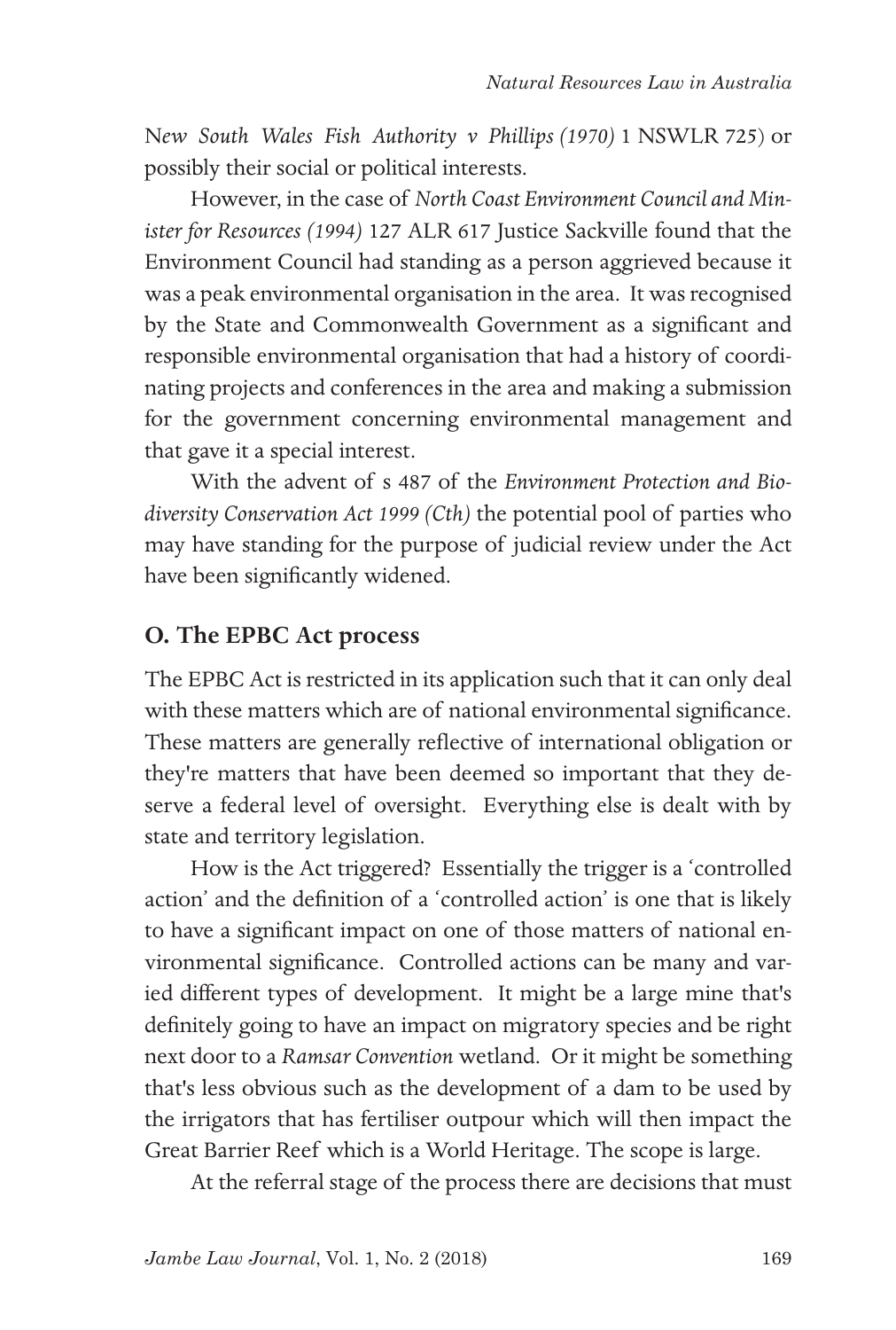be made by the relevant minister and hence there is later scope for judicial review. When the minister receives an application they can do three different things. They can decide it is a controlled action and proceed with the assessment process, they can decide it is not a controlled action with the possibility of proceeding to assessment under other state or territory legislation, or they can decide it is a controlled action that does not require approval if it is undertaken in a particular way.

Thus the referral stage provides a rich potential for judicial review in that the minister needs to consider matters of national environmental significance. If the minister is deciding a proposed development on a *Ramsar* wetlands location then consideration must be given to ecological communities. If the minister is deciding a proposed development that relates to a threatened species then consideration must be given to habitat.

There are quite a few public participation opportunities under the EPBC Act. Anyone can nominate a threatened species or community listing under the EPBC Act. The public are invited to make comments and referrals of proposed actions or participate in the assessment processes. Challenges under the EPBC Act, such as injunctions or judicial review of decisions are permitted for anyone with standing under s 475.

## **P. EPBC Act Case Studies**

The first case that we will consider here is the *Queensland Conservation Council Inc v Minister for the Environment and Heritage [2003]* FCA 1463 which has become known as the '*Nathan Dams case'*. This precedent decision required the Minister to consider the indirect impacts of a proposed dam.

Sudaw Developments constructed a massive dam on the Dawson River. The dam was to be used for a range of things including industrial, agricultural, urban and environmental purposes. The catchment area was very large, over 50,000 square kilometres and the dam was also significant, being 880,000 megalitres.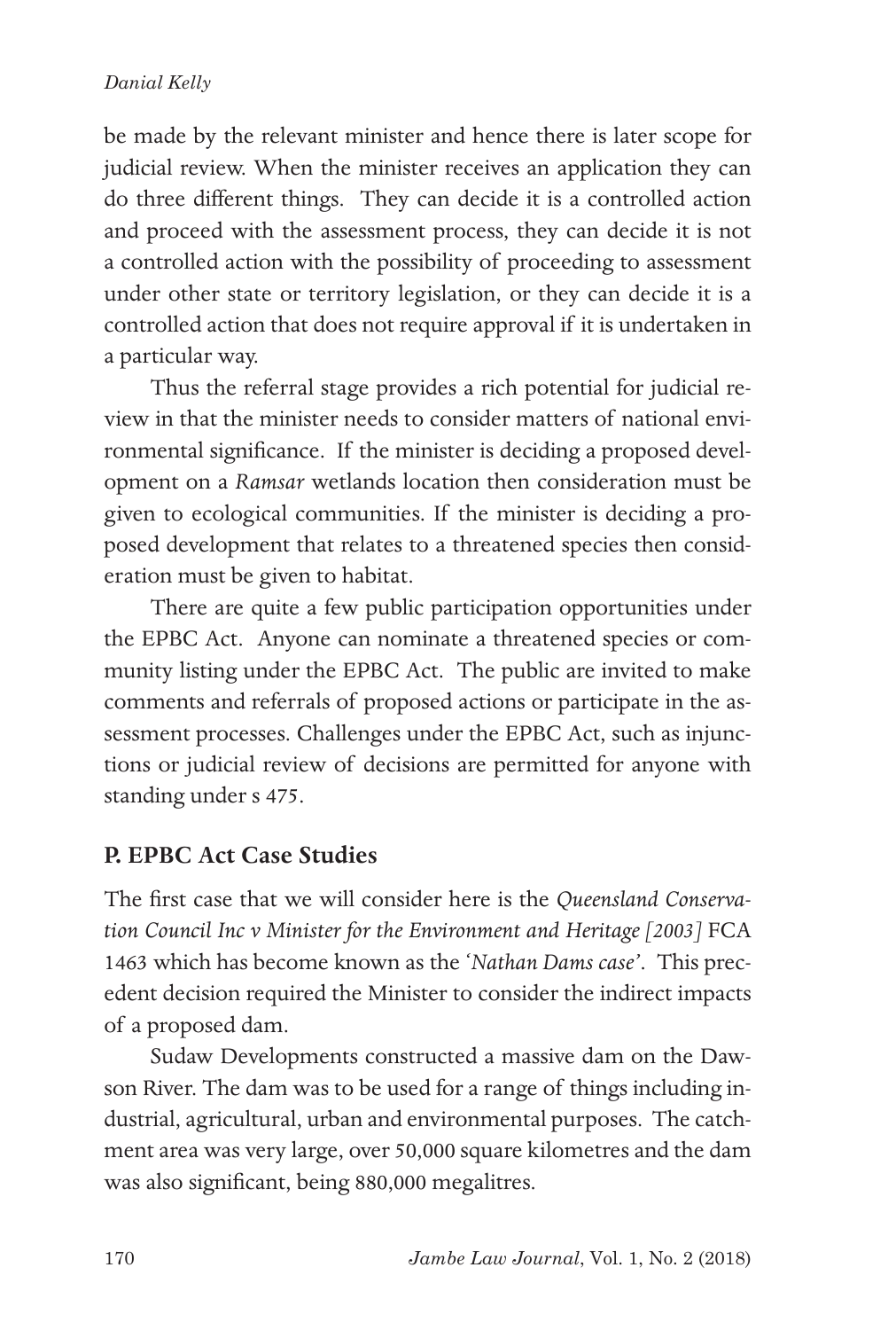The pertinent questions that were asked were what sort of environmental impacts need to be considered with respect to the definition of a controlled action? Does an impact that is likely to have a significant impact mean one that is about the actual dam, about the construction of the dam, or is it about the use of the dam? Is it about something that's right next to the dam or can it be something that's thousands of kilometres away?

Now the conservationists had argued that all impacts need to be considered and in this case it was particularly about the run-off from farms that had used the water from this particular project that would then contain fertilizer. That fertiliser moves into the waterway and goes out into the Great Barrier Reef where it causes damage to the underwater environment. Is that impact too remote to a dam that's being built thousands of kilometres away? Does that impact need to be considered by the decision maker?

The minister who made the decision did not consider all adverse impacts that are indirect consequences of the activity under consideration. Consideration was not given to the activities of third parties that the proponent does not have any control over.

The Federal Court held that the Minister does need to consider those impacts. Broad consideration must be made including considering the use of pesticides by third parties and the impacts that it will have on the Great Barrier Reef.

This decision was by a single judge of the Federal Court. The minister appealed to the full court and the full court agreed with the single judge. The full court held that impact does include direct and indirect impacts and the impact of third parties does fall within the consideration. The Minister must consider all adverse impacts including consequences which can be reasonably imputed as within the contemplation of the proponent whether or not they are undertaken by the proponent.

The *Booth v Bosworth [2001]* FCA 1453 case is better known as the Flying Fox case. Dr Carol Booth was the applicant in this case which relates to the electrocution of a large number of spectacled flying foxes on a lychee farm in tropical Queensland. Dr Booth was repre-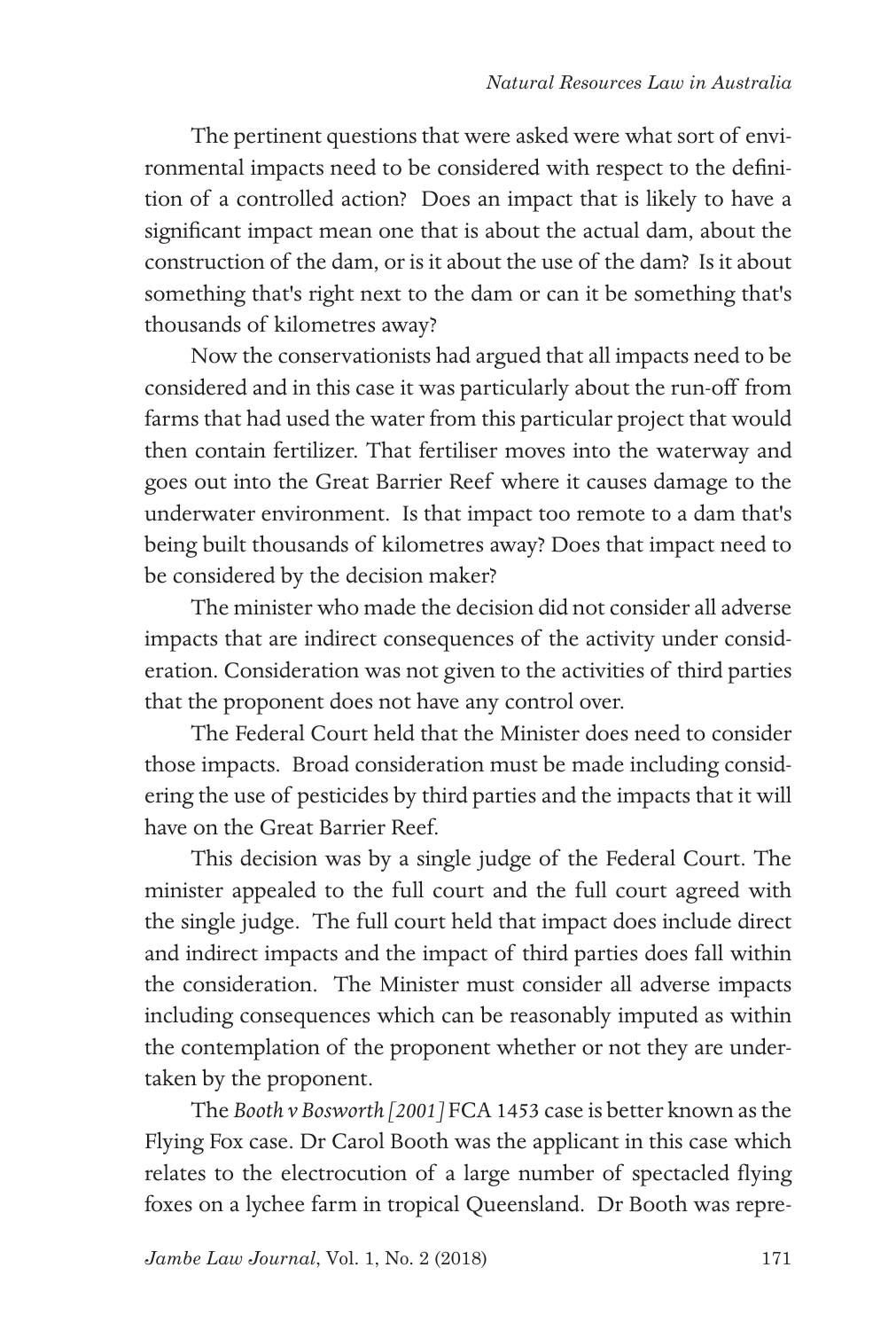sented by the Environmental Defenders Office of Queensland when she initiated court proceedings in an attempt to save the flying foxes. Dr Booth had a special interest in flying foxes due to her research. The defendant, Mr Bosworth, was the gentleman who owned the farm who put up the electric grids that were electrocuting the flying foxes. The farm contained a lychee orchard of about 60 hectares and the electric grid was to protect the lychees from the flying foxes.

First of all there was an injunction that sought to stop the use of the grid from electrocuting the flying foxes. The applicant, Dr Booth, contended that the action was having a significant impact on the World Heritage values of the declared World Heritage property which was the wet tropics and this contravened the EPBC Act. That is, the action was having an impact on a matter of national environmental significance, namely that the area is an outstanding example representing a major stage of the earth's evolutionary history and an outstanding example representing significant ongoing ecological and biological processes, containing important and significant natural habitats for in situ conservation of biological diversity. The reason why this case relied on the wet tropics rather than the flying foxes is because the flying foxes weren't protected under the EPBC Act but the wet tropics were.

So in order to be successful Dr Booth needed to prove that the killing of the flying foxes was likely to have a significant impact on the World Heritage values of the wet tropics area. Looking at the meaning of 'likely' in its usual understanding, means that it is probable that it's going to happen. Essentially the question is 'is the decline of the population of the flying foxes so significant that it would have a significant impact on the World Heritage values of the wet tropics area?' Within this case it was argued that the grid did cause and would continue to cause death at large scale of the flying foxes. The foxes are residents of the World Heritage area and contribute to the biodiversity ecological function and the ongoing evolutionary processes of the wet tropics World Heritage area. The spectacled flying fox contributes to the genetic diversity and biological diversity of the wet tropics area.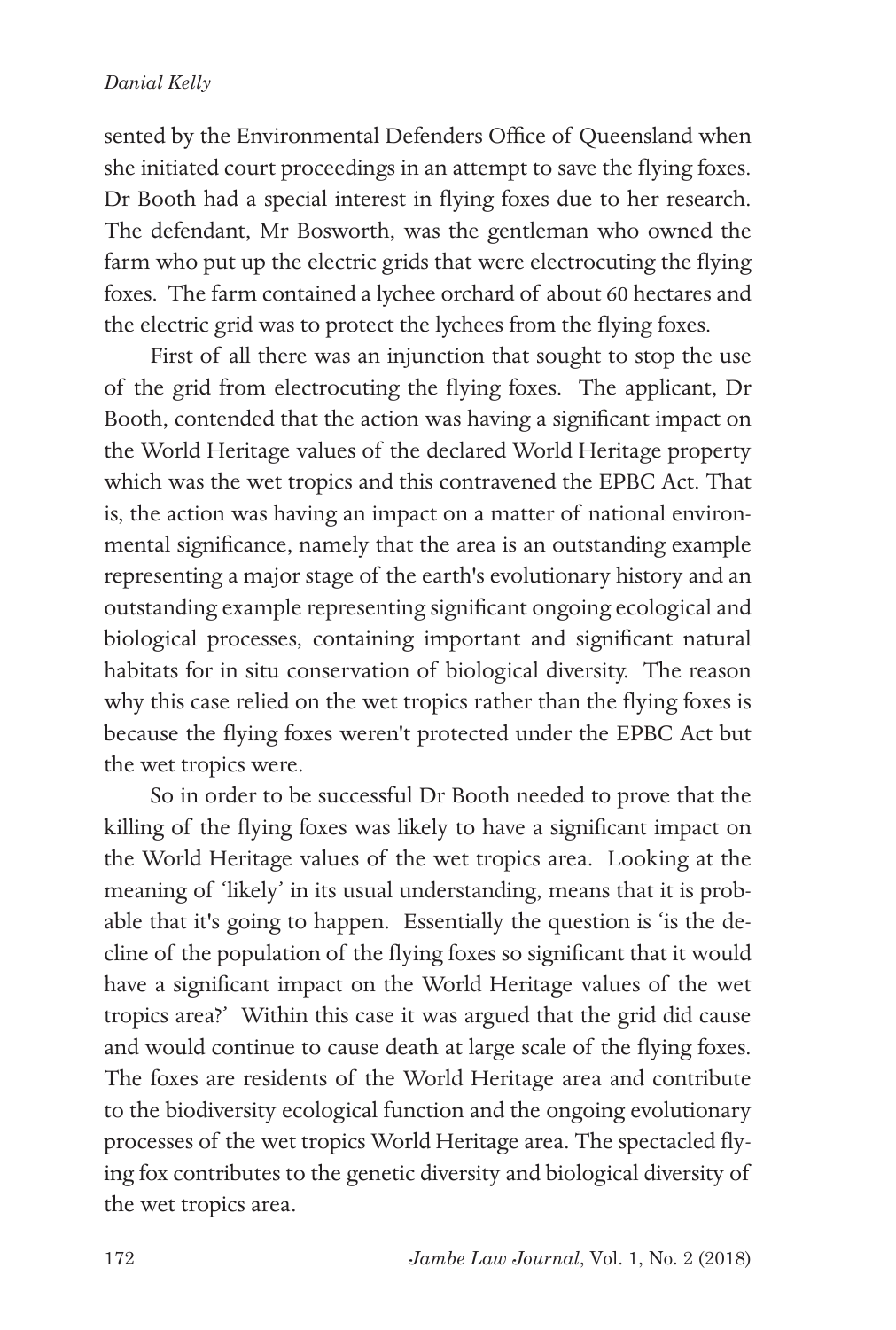In order to establish this in fact, Dr Booth visited the lychee orchard during the night on four different nights during the 2000/2001 lychee season and counted the number of dead flying foxes on the grid. She counted nearly 400 dead flying foxes a night. Dr Booth called expert evidence from a biologist who gave evidence that the lychee season in Queensland coincides with the peak of the birth and lactation period of the flying foxes and for that reason the electrocution of the flying foxes during that time was actually more significant on the species than it would be at other times of the year. After hearing all the expert evidence the court concluded that the range of flying foxes that would have been killed within that season was somewhere between 9,000 and 10,000 of about 100,000 spectacled flying foxes and that if the electrocuted grid were to continue it would cause the death of about half of the flying fox population in just five years. The court were satisfied that the flying fox contributed to the World Heritage values of the area and largely agreed with the arguments that Dr Booth put forward.

Therefore the court granted the injunction as it found there was a significant deterioration of the natural heritage values of the area to concluded that the grid operation action was likely to have a significant impact and therefore can be categorized as a controlled action. The judge noted that it is undoubtedly a matter of great public interest that the World Heritage values of the World Heritage area and biodiversity generally in that area are protected so leaving the door open and supporting this idea of public environmental litigation and having a broad standing provision.

## **Q. Concluding Remarks**

Sustainability is a concept with legal meaning. It is a concept that recognizes the ecological limits on economic activity. The promotion of ecological integrity thus lies at its core. It is easy to understand how attempts to apply sustainability, through sustainable development, have obscured the legal meaning and significance of sustainability. Sustainable development has mistakenly been framed as contain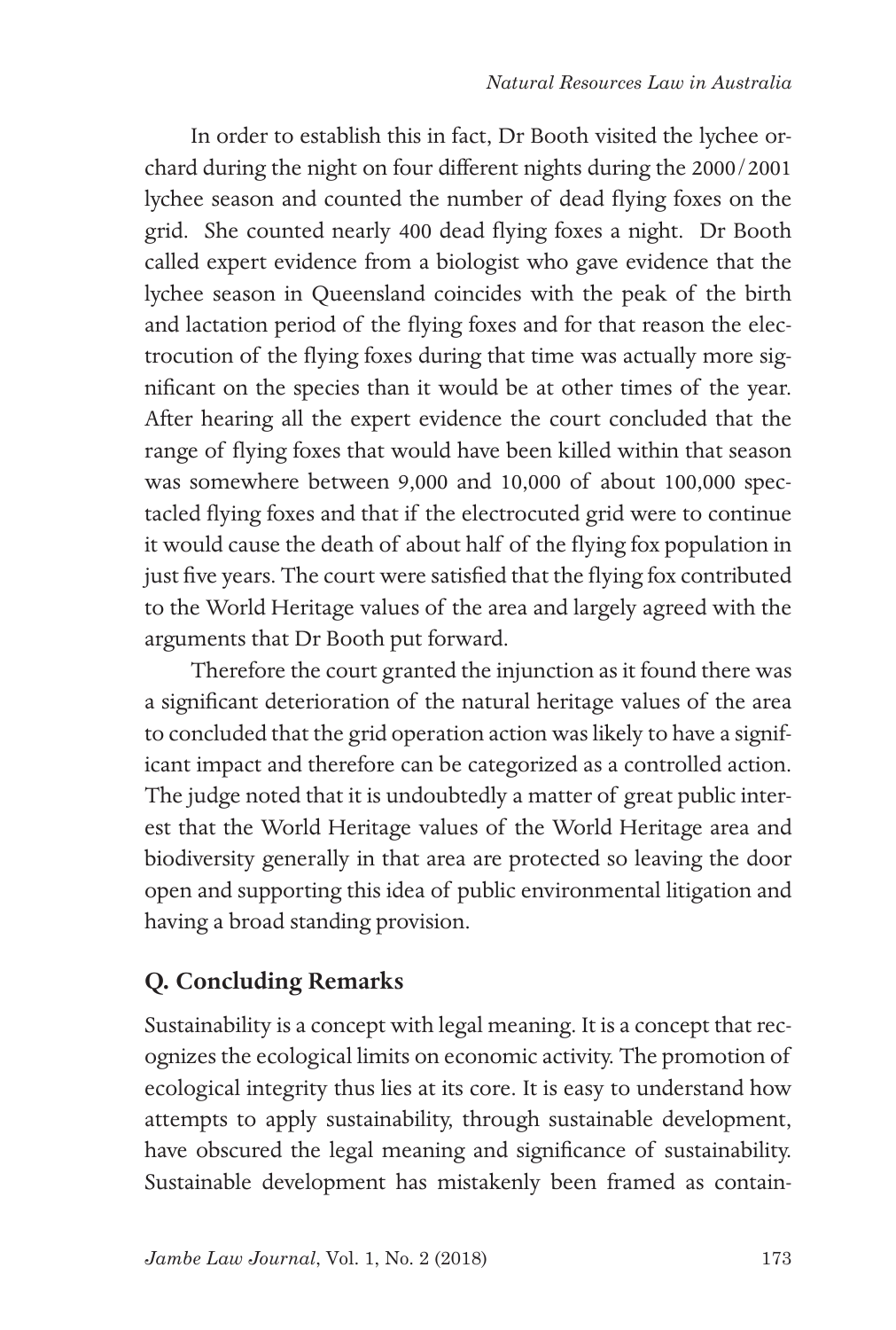ing only the normative content of mandating balancing, requiring compromise between economic, environmental and social demands. This paper has sought to clarify these concepts and the key principles underlying sustainability. In so doing, examples of how Australian, foreign and international courts and tribunals have sought to operationalize these principles have been provided.

## **Bibliography**

Ainsworth Lumber Co (Re), [2000] AEABD No 3.

- Alan Boyle & David Freestone,'Introduction' in Alan Boyle & David Freestone (eds), *International Law and Sustainable Development* (Oxford University Press, 1999)
- British Columbia v Canadian Forest Products Ltd, 2004 SCC 38 at para 7, [2004] 2 SCR 74
- Canada Ltée (Spraytech Soceiété d'arrosage) v Spraytech (Town), 2001 SCC 40, [2001] 2 Bergen Ministerial Declaration on Sustainable Development, GA Res 44/228, UN GAOR, 1990, UN Doc A/CONF 151/PC/10
- Case Concerning the Gabcikovo-Nagymaros Project (Hungary v Slovkakia), [1997] ICJ Rep 7
- Chris Tollefson & Jamie Thornback, 'Litigating the Precautionary Principle in Domestic Courts' (2008) 19 (1) J Envtl L & Prac 33
- Edith Brown-Weiss, In Fairness to Future Generations (Transnational Publishers, 1989)
- Hon Justice Brian J Preston, "Judicial Implementation of the Principles of Ecologically Sustainable Development in Australia and Asia" (Paper delivered at the Law Society of New South Wales Regional Presidents Meeting, Sydney, 21 July 2006
- Imperial Oil Ltd v Quebec (Minister of the Environment), 2003 SCC 58 at para 23, [2003] 2 SCR 624
- Jerry DeMarco, 'Law for Future Generations: A Theory of Intergenerational Equity in Canadian Environmental Law' (2005) 15 J Envtl L & Prac 1
- Johannesburg Principles on the Role of Law and Sustainable Devel-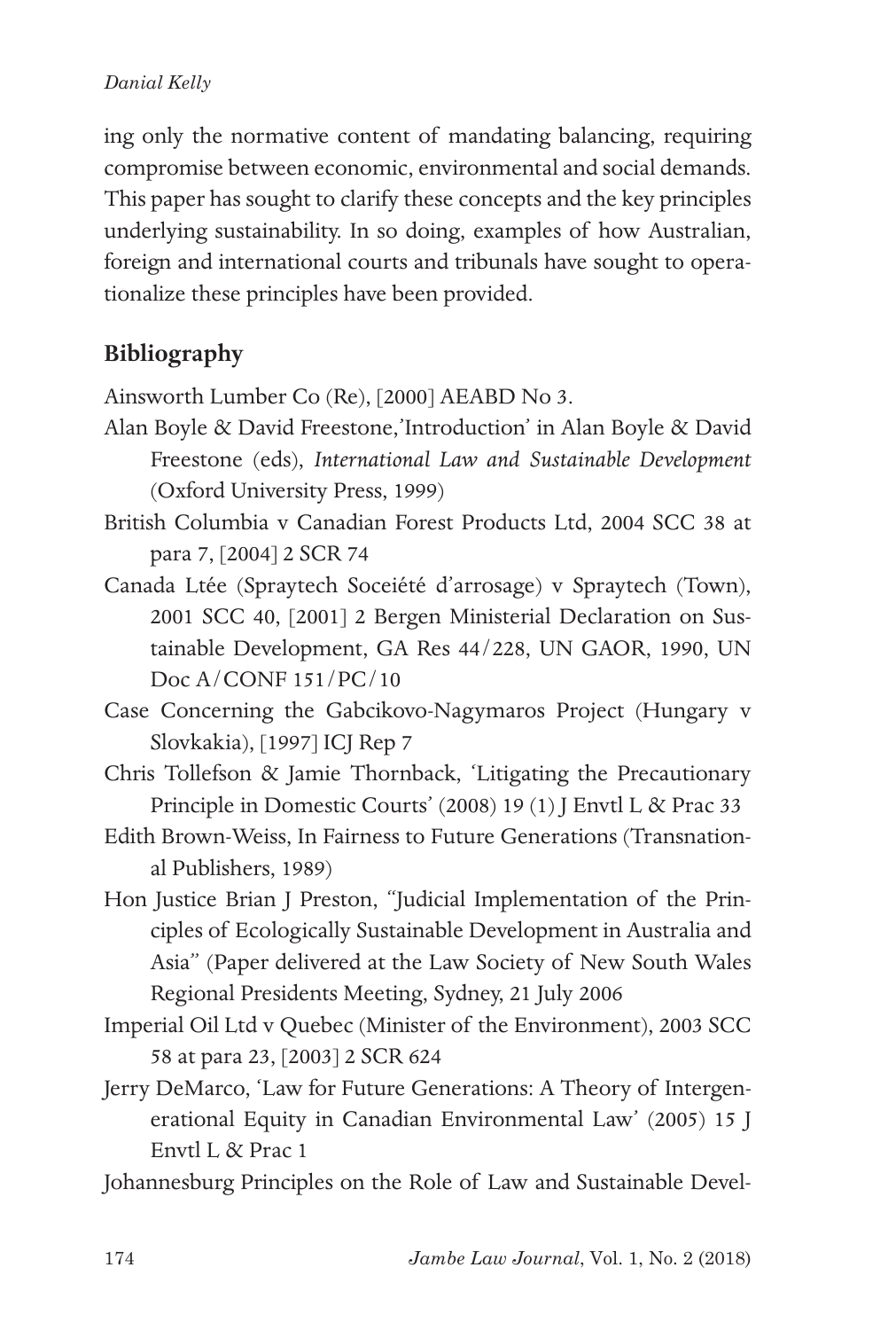opment-Statement adopted at the Global Judges Symposium on Sustainable Development and the Role of Law, Johannesburg, South Africa, 18-20 August 2002' (2003) 15 J Envtl L 107

- John Dernbach, 'Achieving Sustainable Development: The Centrality and Multiple Facets of Integrated Decision-making' (2003) 10 Ind J Global Legal Stud 247
- John Robinson, 'Squaring the Circle? Some Thoughts on the Idea of Sustainable Development' (2004) 48 Ecological Economics 369.
- Klaus Bosselmann, 'Sustainability and the Courts: A Journey Yet to Begin?' (2010) 3(1) Journal of Court Innovation 337
- Klaus Bosselmann, Principles of Sustainability: Transforming Law and Governance (Ashgate Publishing Group, 2008)
- Letter from Scott Vaughan, Commissioner of the Environment and Sustainable Development, to Jim Prentice, Minister of Environment (7 June 2010), online: Office of the Auditor General of Canada <http:// www.oag-bvg.gc.ca/internet/English/cesd\_ fs\_e\_33888.html> 7
- Marrakesh Agreement Establishing the World Trade Organization, 15 April 1994, 1867 UNTS 154, 33 ILM 1144
- Michael Jacobs, 'Sustainable Development as a Contested Concept' in Andrew Dobson (ed) Fairness and Futurity (Oxford University Press, 2004)
- New Zealand, Ministry for the Environment, Resource Management Law Reform: Sustainability, Intrinsic Values and the Needs of Future Generations, Working Paper 24 (Wellington: Ministry for the Environment, 1989)
- Philippe Sands, 'International Law in the Field of Sustainable Development: Emerging Legal Principles' in Winfried Lang, ed, Sustainable Development and International Law (Graham & Trotman, 1995)
- Stephen Dovers & Robin Connor, 'Institutional and Policy Change for Sustainability' in Benjamin J Richardson & Stepan Wood, eds, Environmental Law for Sustainability (Hart, 2006)
- World Commission on Environment and Development, Our Common Future (Oxford University Press, 1997)

*Jambe Law Journal*, Vol. 1, No. 2 (2018)